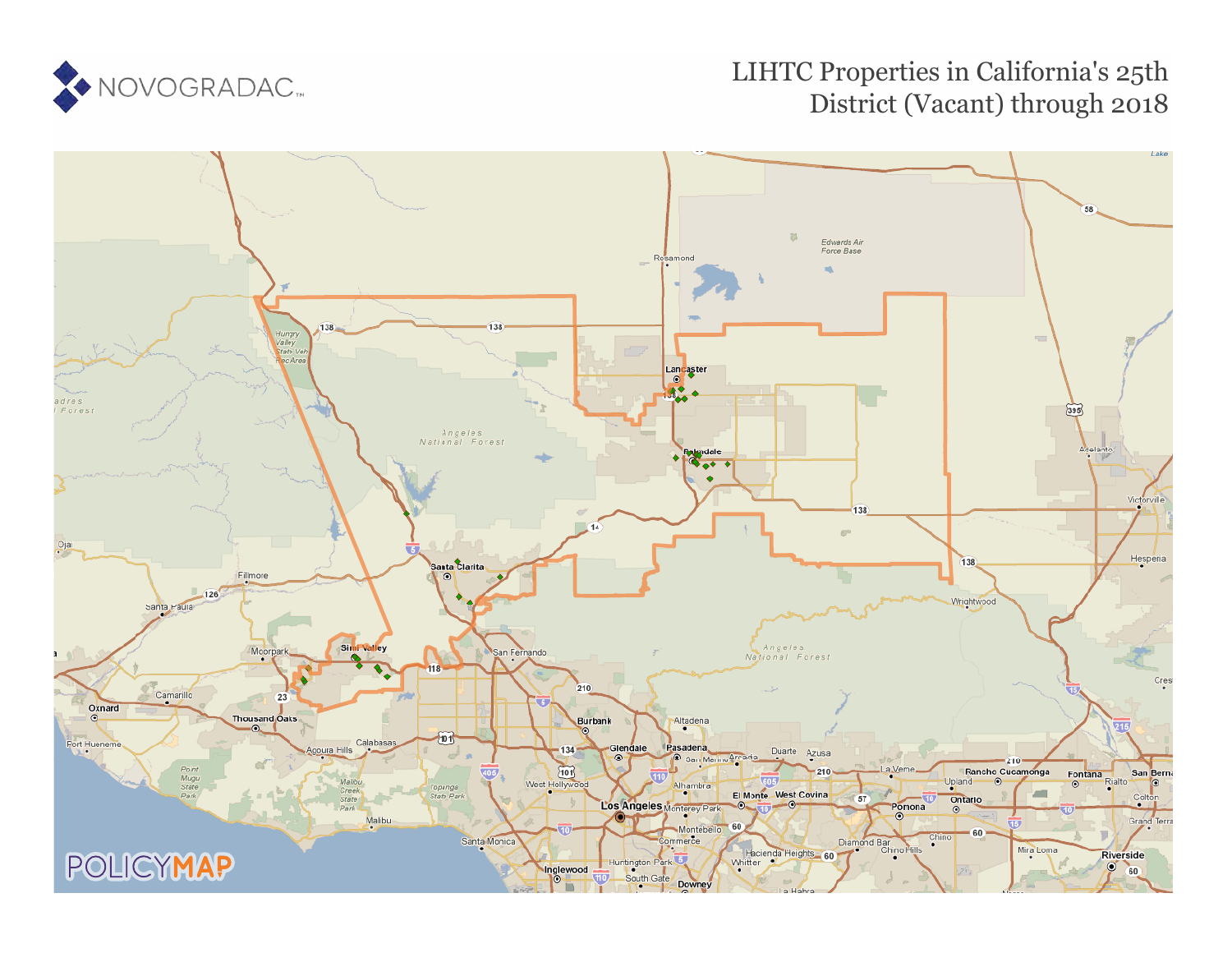## LIHTC Properties in California's 25th District Through 2018

| <b>Project Name</b>                                                            | <b>Address</b>                                      | City               | <b>State</b> | <b>Zip Code</b> | Nonprofit<br><b>Sponsor</b> | <b>Allocation</b><br>Year | Annual<br><b>Allocated</b><br><b>Amount</b> | in Service           | <b>Year Placed Construction</b><br><b>Type</b> | <b>Total</b><br><b>Units</b> | Low<br>Income<br><b>Units</b> | <b>Rent or</b><br>Income<br><b>Ceiling</b> | <b>Credit</b><br><b>Percentag Exempt</b><br>$\bullet$ | Tax-<br><b>Bond</b> | <b>HUD Multi-</b><br><b>Family</b><br><b>Financing/Rent</b><br>al Assistance |
|--------------------------------------------------------------------------------|-----------------------------------------------------|--------------------|--------------|-----------------|-----------------------------|---------------------------|---------------------------------------------|----------------------|------------------------------------------------|------------------------------|-------------------------------|--------------------------------------------|-------------------------------------------------------|---------------------|------------------------------------------------------------------------------|
| <b>BOUQUET CANYON</b><br><b>SENIOR LIVING</b>                                  | 26705<br><b>BOUQUET</b><br><b>CANYON RD</b>         | SANTA CLARITA CA   |              | 91350           | No                          | 1998                      | \$882,665                                   | 1999                 | <b>New Construction</b>                        | 264                          | 264                           | 60% AMGI                                   | 30%<br>present<br>value                               | Yes                 |                                                                              |
| <b>HARMONY TERRACE</b>                                                         | 941 SUNSET<br>GARDEN LN                             | <b>SIMI VALLEY</b> | CA           | 93065           | No                          | 1997                      | \$1,074,855                                 | 1999                 | <b>New Construction</b>                        | 136                          | 134                           | 60% AMGI                                   | 70%<br>present<br>value                               | No                  |                                                                              |
| <b>SORRENTO VILLAS</b>                                                         | $415$ COUNTRY $\;$ SIMI VALLEY CLUB DR              |                    | CA           | 93065           | No                          | 1998                      | \$355,294                                   | 1999                 | <b>New Construction</b>                        | 148                          | 148                           | 60% AMGI                                   | 30%<br>present<br>value                               | Yes                 |                                                                              |
| <b>VILLAGE AT</b><br><b>BEECHWOOD</b>                                          | <b>44063 BEECH</b><br><b>AVE</b>                    | <b>LANCASTER</b>   | CA           | 93534           | No                          | 2002                      | \$280,020                                   | 2003                 | Acquisition and<br>Rehab                       | 100                          | 99                            | 60% AMGI                                   | 30%<br>present<br>value                               | Yes                 |                                                                              |
| <b>CANYON COUNTRY</b><br><b>SENIOR APTS</b>                                    | 18701 FLYING<br>TIGER DR                            | SANTA CLARITA CA   |              | 91387           | No                          | 2002                      | \$707,526                                   | 2003                 | <b>New Construction</b>                        | 200                          | 198                           | 60% AMGI                                   | 30%<br>present<br>value                               | Yes                 |                                                                              |
| LONGHORN<br>PAVILION                                                           | $36523\,25 \mathrm{TH}\,\mathrm{ST}$ PALMDALE<br>E. |                    | CA           | 93550           | No                          | 1993                      | \$2,749,831                                 | 1993                 | <b>New Construction</b>                        | 304                          | 304                           | 60% AMGI                                   | 70%<br>present<br>value                               | No                  |                                                                              |
| <b>CASABLANCA APTS</b>                                                         | 4160 E AVE R PALMDALE                               |                    | CA           | 93552           | No                          | 1998                      | \$1,877,261                                 | 2000                 | <b>New Construction</b>                        | 200                          | 198                           | 60% AMGI                                   | 70%<br>present<br>value                               | No                  |                                                                              |
| <b>AURORA VILLAGE I</b>                                                        | $43862\ 15 \mathrm{TH}\ \mathrm{ST}$ LANCASTER<br>W |                    | CA           | 93534           | No                          | 1998                      | \$943,547                                   | 2000                 | <b>New Construction</b>                        | 132                          | 129                           | 60% AMGI                                   | 70%<br>present<br>value                               | No                  |                                                                              |
| <b>CASTAIC LAKE</b><br><b>SENIOR APTS</b>                                      | $31978$ CASTAIC $\,$ CASTAIC $\,$<br>RD             |                    | CA           | 91384           | No                          | 2003                      | \$540,865                                   | 2004                 | <b>New Construction</b>                        | 150                          | 149                           | 60% AMGI                                   | 30 %<br>present<br>value                              | Yes                 |                                                                              |
| NEWEHALL TERRACE $\frac{24377}{\text{NEWHALL} \text{ AVE}}$ SANTA CLARITA – CA |                                                     |                    |              | 91321           |                             | 1987                      | $\$0$                                       | Insufficient<br>Data | Not Indicated                                  | 66                           | 66                            |                                            | Not<br>Indicated                                      |                     |                                                                              |
| <b>SIERRA VIEW</b><br><b>GARDENS</b>                                           | 37850 20TH ST PALMDALE<br>$\mathbf E$               |                    | CA           | 93550           | No                          | 1998                      | \$984,212                                   | 2000                 | <b>New Construction</b>                        | 144                          | 142                           | 60% AMGI                                   | 70%<br>present<br>value                               | No                  |                                                                              |
| <b>VILLAGE POINTE</b><br><b>APTS</b>                                           | 43732<br>CHALLENGER LANCASTER<br><b>WAY</b>         |                    | CA           | 93535           | No                          | 2000                      | \$612,878                                   | 2001                 | Acquisition and<br>Rehab                       | 200                          | 199                           | 60% AMGI                                   | 70%<br>present<br>value                               | No                  |                                                                              |
| <b>SIERRA</b><br><b>RETIREMENT</b><br><b>VILLAGE</b>                           | 43321 SIERRA<br><b>HWY</b>                          | <b>LANCASTER</b>   | CA           | 93534           |                             | 1996                      | \$0                                         | 1998                 | Acquisition and<br>Rehab                       | 97                           | 96                            |                                            | Not<br>Indicated                                      |                     |                                                                              |

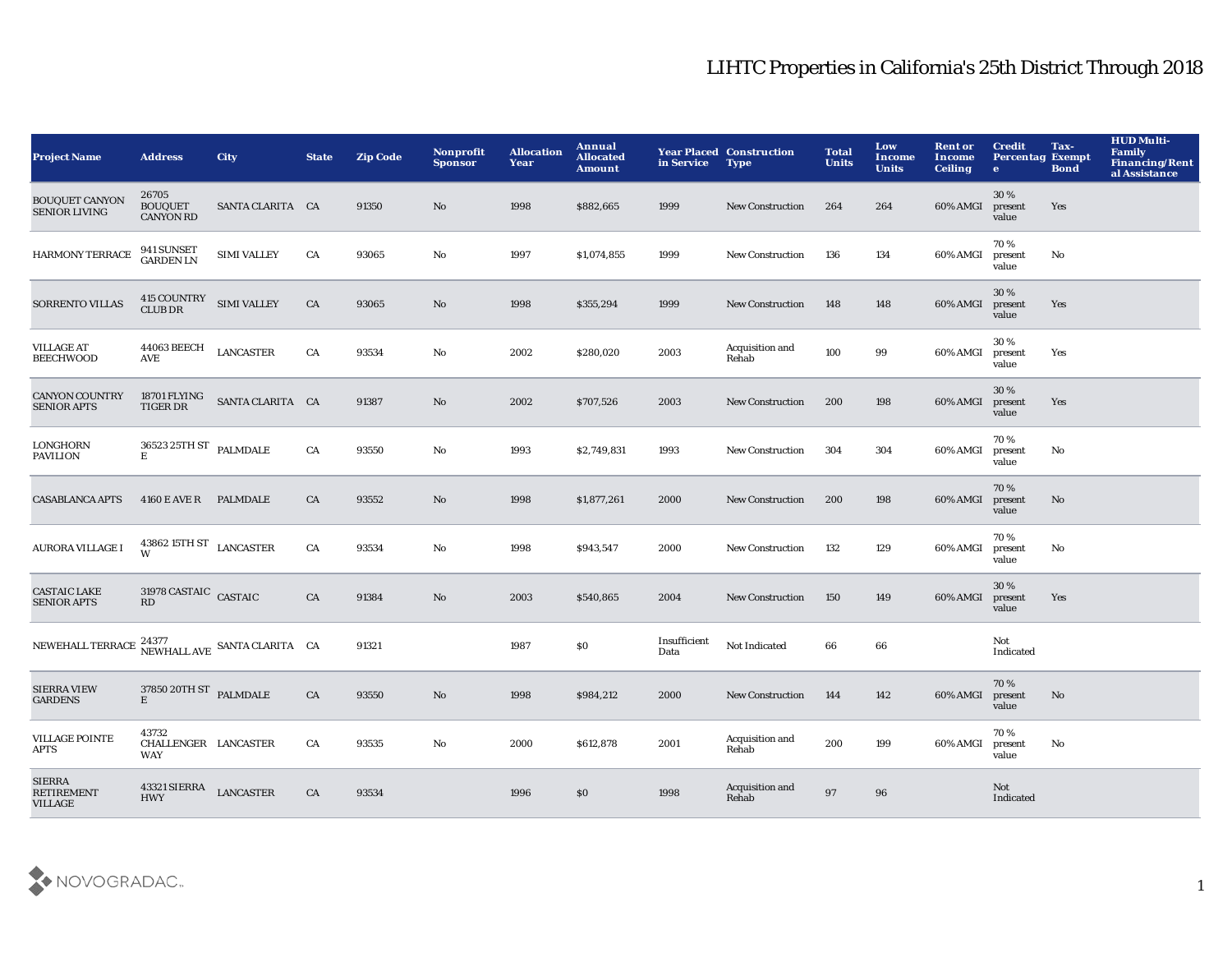## LIHTC Properties in California's 25th District Through 2018

| <b>Project Name</b>                                          | <b>Address</b>                                                                                                  | <b>City</b>        | <b>State</b> | <b>Zip Code</b> | Nonprofit<br><b>Sponsor</b> | <b>Allocation</b><br>Year | Annual<br><b>Allocated</b><br><b>Amount</b> | in Service | <b>Year Placed Construction</b><br><b>Type</b> | <b>Total</b><br><b>Units</b> | Low<br>Income<br><b>Units</b> | <b>Rent or</b><br>Income<br><b>Ceiling</b> | <b>Credit</b><br><b>Percentag Exempt</b><br>$\bullet$ | Tax-<br><b>Bond</b> | <b>HUD Multi-</b><br><b>Family</b><br><b>Financing/Rent</b><br>al Assistance |
|--------------------------------------------------------------|-----------------------------------------------------------------------------------------------------------------|--------------------|--------------|-----------------|-----------------------------|---------------------------|---------------------------------------------|------------|------------------------------------------------|------------------------------|-------------------------------|--------------------------------------------|-------------------------------------------------------|---------------------|------------------------------------------------------------------------------|
| <b>AURORA VILLAGE II</b>                                     | 43945 12TH ST LANCASTER                                                                                         |                    | CA           | 93534           | No                          | 2005                      | \$671,047                                   | 2005       | New Construction                               | 140                          | 138                           | 60% AMGI                                   | 30%<br>present<br>value                               | Yes                 |                                                                              |
| SHADOWRIDGE APTS RIDGEGATE                                   | 1987<br>LN                                                                                                      | <b>SIMI VALLEY</b> | CA           | 93065           | No                          | 1990                      | \$0                                         | 1990       | New Construction                               | 332                          | 66                            |                                            | 30%<br>present<br>value                               | Yes                 |                                                                              |
| <b>VILLA MIRAGE APTS</b>                                     | 43230<br>GADSDEN AVE LANCASTER                                                                                  |                    | CA           | 93534           | $\mathbf{N}\mathbf{o}$      | 1988                      | \$1,523,000                                 | 1990       | Acquisition and<br>Rehab                       | 320                          | 320                           | 60% AMGI                                   | 70%<br>present<br>value                               | $\mathbf {No}$      |                                                                              |
| <b>SEASONS AT SIMI</b><br><b>VALLEY</b>                      | <b>1662 RORY</b><br>LANE                                                                                        | <b>SIMI VALLEY</b> | ${\rm CA}$   | 93063           | Yes                         | 2015                      | \$292,005                                   | 2016       | Acquisition and<br>Rehab                       | 69                           | 68                            | 60% AMGI                                   | 30%<br>present<br>value                               |                     | $\mathbf{N}\mathbf{o}$                                                       |
| THREE OAKS FKA<br><b>NEWHALL AVENUE</b><br><b>APARTMENTS</b> | 23610<br><b>NEWHALL</b><br><b>AVENUE</b>                                                                        | SANTA CLARITA CA   |              | 91321           | Yes                         | 2015                      | \$959,368                                   | 2016       | <b>New Construction</b>                        | 30                           | 29                            | 60% AMGI                                   | 70%<br>present<br>value                               |                     | $\mathbf{N}\mathbf{o}$                                                       |
| <b>CAMINO ESPERANZA</b>                                      | 1372<br><b>KATHERINE</b><br><b>ROAD SOUTH</b>                                                                   | <b>SIMI VALLEY</b> | CA           | 93063           | No                          | 2014                      | \$421,810                                   | 2017       | <b>New Construction</b>                        | 31                           | 30                            | 60% AMGI                                   | 30%<br>present<br>value                               |                     | No                                                                           |
| PALO VERDE APTS<br>(PALMDALE)                                | 38235 TENTH<br><b>STE</b>                                                                                       | PALMDALE           | CA           | 93550           | No                          | 2008                      | \$647,057                                   | 2009       | <b>New Construction</b>                        | 78                           | 77                            | 60% AMGI                                   | 70%<br>present<br>value                               | No                  | No                                                                           |
| <b>SUMMER TERRACE</b>                                        | $\begin{tabular}{ll} 38530 TIERRA & \textbf{PALMDALE} \\ \textbf{SUBIDA AVE} & \textbf{PALMDALE} \end{tabular}$ |                    | CA           | 93551           | Yes                         | 2007                      | \$816,171                                   | 2009       | New Construction                               | 80                           | 79                            | 60% AMGI                                   | 70%<br>present<br>value                               | $\mathbf{No}$       |                                                                              |
| <b>LAS SERENAS</b><br><b>SENIOR APTS</b>                     | 2090<br>YOSEMITE AVE SIMI VALLEY                                                                                |                    | CA           | 93063           | No                          | 2010                      | \$335,108                                   | 2011       | Acquisition and<br>Rehab                       | 108                          | 107                           | 60% AMGI                                   | 30%<br>present<br>value                               | Yes                 |                                                                              |
| <b>CIELO AZUL</b>                                            | $38040\,27 \mathrm{TH}\,\mathrm{ST}$ PALMDALE<br>$\mathbf E$                                                    |                    | ${\rm CA}$   | 93550           | No                          | 2006                      | \$743,570                                   | 2008       | New Construction                               | 81                           | 80                            | 60% AMGI                                   | 70%<br>present<br>value                               | $\mathbf{No}$       |                                                                              |
| <b>DESERT SENIOR</b><br>LIVING                               | $38780$ ORCHID $\;$ PALMDALE VIEW PL                                                                            |                    | CA           | 93550           | No                          | 2005                      | \$988,383                                   | 2008       | <b>New Construction</b>                        | 62                           | 61                            | 60% AMGI                                   | 70%<br>present<br>value                               | No                  |                                                                              |
| PALMDALIA                                                    | $38028$ 11TH ST $\;$ PALMDALE<br>E                                                                              |                    | CA           | 93550           | Yes                         | 2011                      | \$287,389                                   | 2012       | Acquisition and<br>Rehab                       | 64                           | 63                            | 60% AMGI                                   | 30 %<br>present<br>value                              | Yes                 | Yes                                                                          |
| THE HAVEN AT TAPO<br><b>STREET</b>                           | 2245 TAPO ST SIMI VALLEY                                                                                        |                    | CA           | 93063           | No                          | 2006                      | \$553,262                                   | 2008       | <b>New Construction</b>                        | 36                           | 35                            | 60% AMGI                                   | 70%<br>present<br>value                               | No                  |                                                                              |